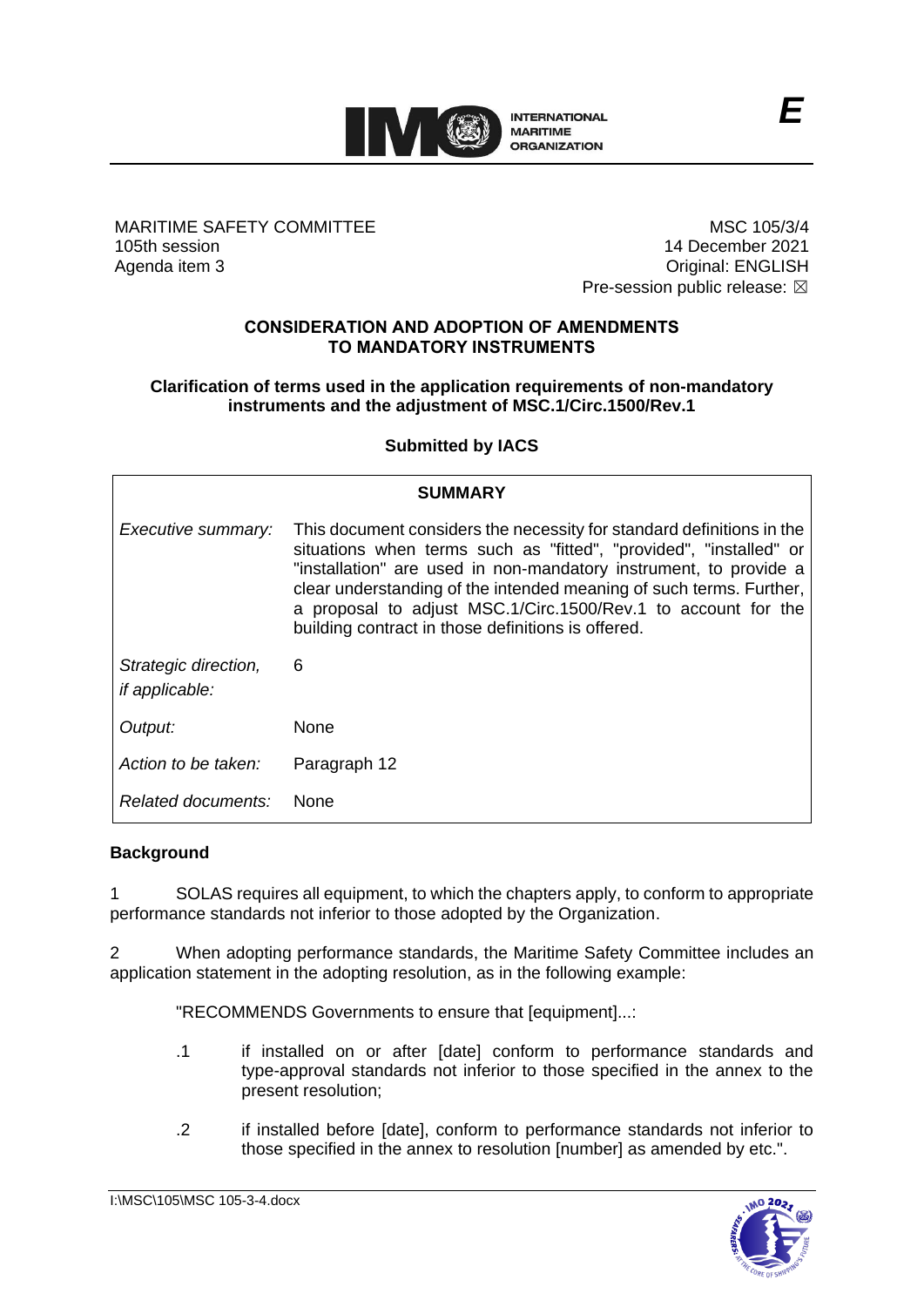### **Discussion**

3 MSC.1/Circ.1500/Rev.1 on the *Guidance on drafting of amendments to the 1974 SOLAS Convention and related mandatory instruments* states:

"3.2.1.3 At a subsequent processing stage, but before the conclusion of the approval for adoption, each allocated sub-committee should ensure that:

…

.9 when terms such as "fitted", "provided", "installed" or "installation" are used, a clear understanding of the intended meaning of the term is provided.".

4 While performance standards are not mandatory instruments for treaty purposes, as indicated in paragraph 6 of resolution A.911(22) on *Uniform wording for referencing IMO instruments*, in IACS's view they are *de facto* mandatory, as it is rare that others would develop performance standards "not inferior to those specified by the Organization".

5 However, the use of vague terms such as "if installed on or after" presents IACS members, when acting as recognized organizations for flag States, with a difficulty in applying the requirements of performance standards in a global and consistent manner.

6 Recent examples of resolutions, which include the term "installed on or after" without defining it, include:

- .1 resolution MSC.471(101) on the *Recommendation on performance standards for float-free Emergency Position-Indicating Radio Beacons (EPIRBs) operating on 406 MHz*;
- .2 resolution MSC.466(101) on *Amendments to the performance standards for the presentation of navigation-related information on shipborne navigation displays (resolution MSC.191(79));* and
- .3 resolution MSC.480(102) on *Performance standards for shipborne Japanese Quasi-Zenith Satellite System (QZSS0 receiver equipment)*.

7 Also, it should be noted that term "installed" is used in the application of MSC circulars (e.g. MSC.1/Circ.1430/Rev.2).

### **Proposal**

8 IACS suggests that the simplest way of addressing the above matter would be to define the terms "fitted", "provided", "installed" or "installation", which could then be applied universally to the application of performance standards or other non-mandatory instruments, where such phrases are used in the application statement.

9 For example, a definition of "installed" could be included in future non-mandatory instrument as follows:

"(a) for ships for which the building contract is placed on or after [the specified date], or in the absence of the contract, constructed on or after [the specified date], "installed on or after" means any installation on the ship; or